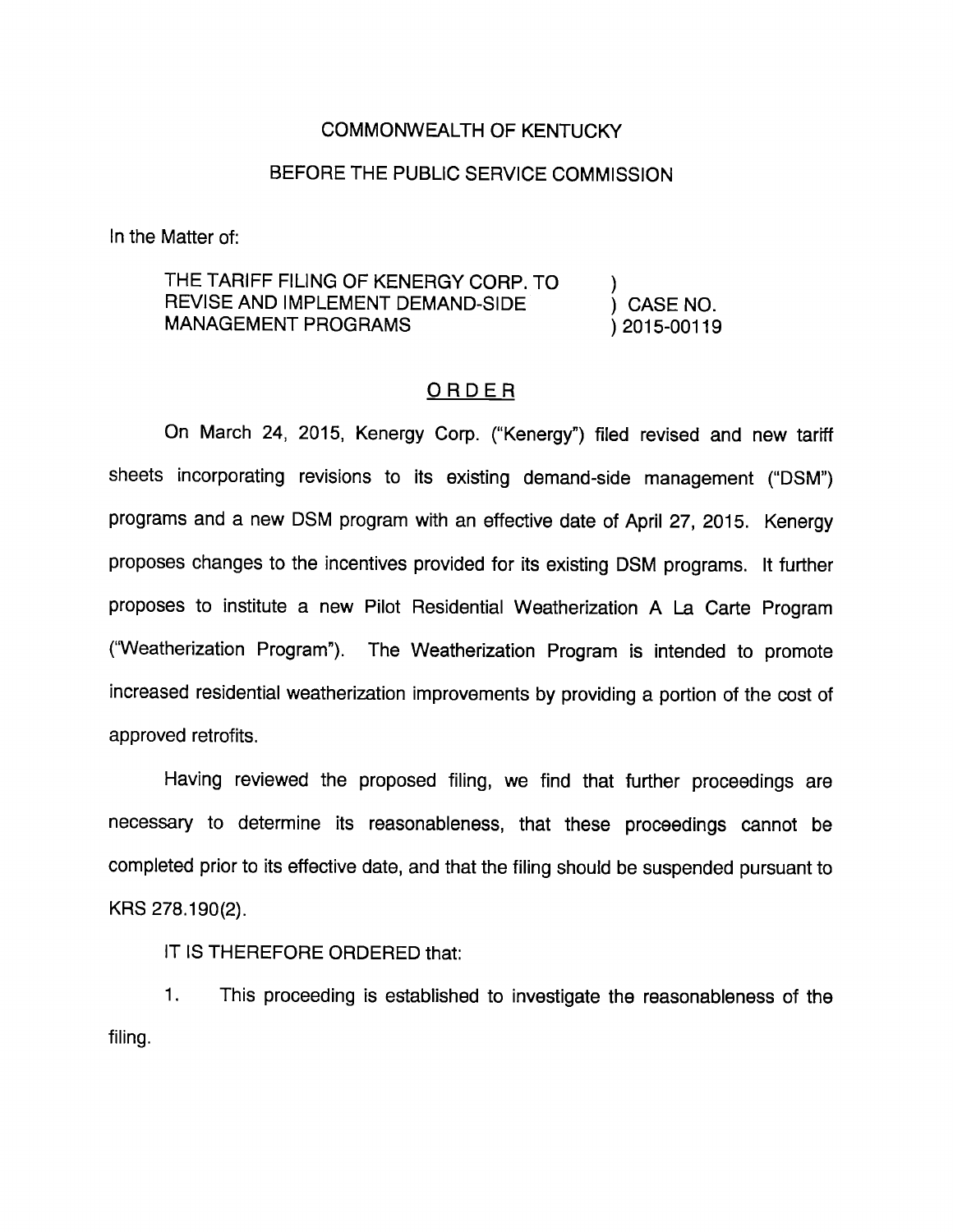2. Kenergy's proposed tariff No. 2, Sheet Nos. 47 through 55B, are suspended for five months from April 27, 2015, up to and including September 26, 2015.

| By the Commission                     |
|---------------------------------------|
| <b>ENTERED</b>                        |
| APR 14 2015                           |
| KENTUCKY PUBLIC<br>SERVICE COMMISSION |
|                                       |

ATTES<sup>1</sup> Executive Director

Case No. 2015-00119